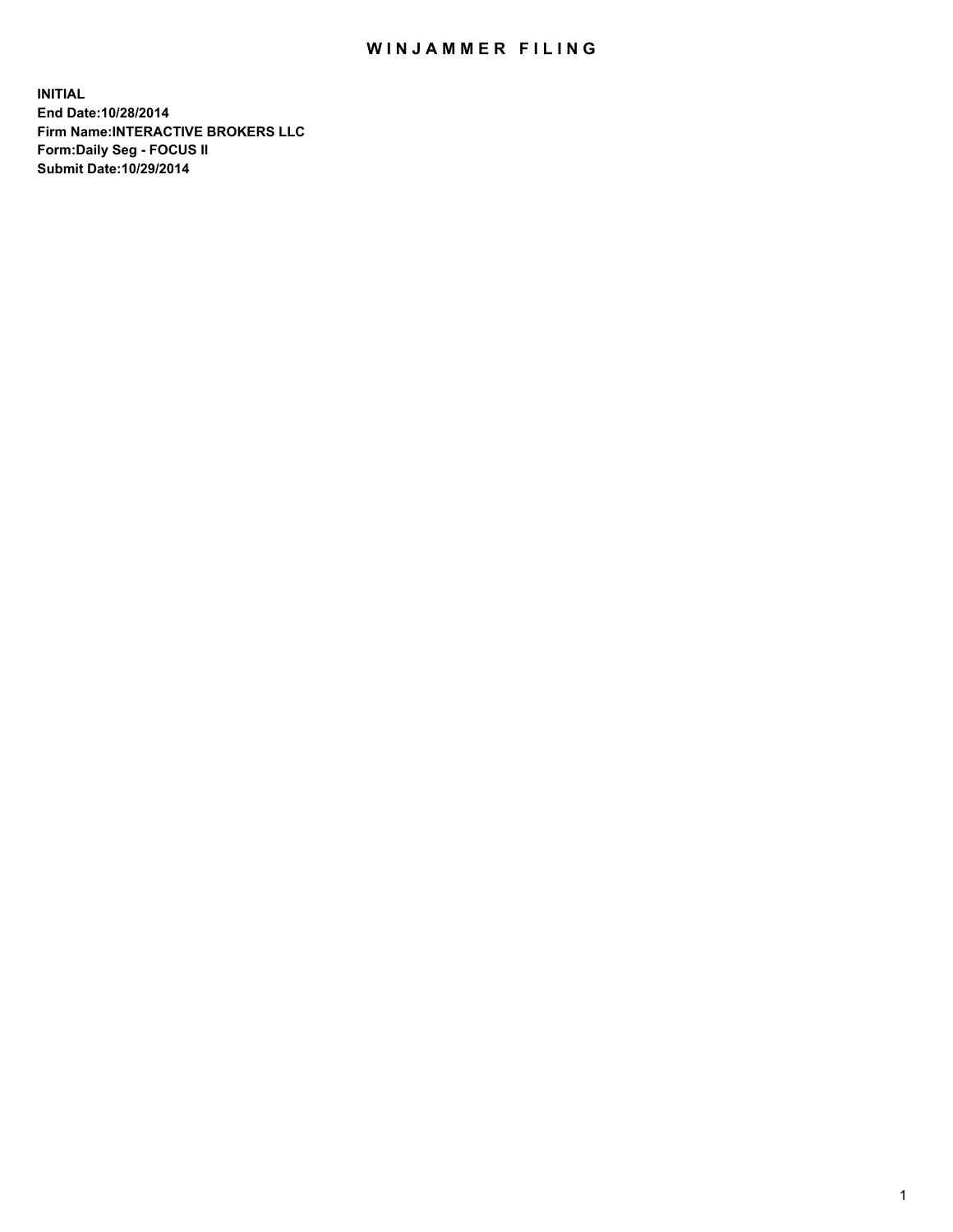## **INITIAL End Date:10/28/2014 Firm Name:INTERACTIVE BROKERS LLC Form:Daily Seg - FOCUS II Submit Date:10/29/2014 Daily Segregation - Cover Page**

| Name of Company<br><b>Contact Name</b><br><b>Contact Phone Number</b><br><b>Contact Email Address</b>                                                                                                                                                                                                                          | <b>INTERACTIVE BROKERS LLC</b><br><b>Michael Ellman</b><br>203-422-8926<br>mellman@interactivebrokers.co<br>$m$ |
|--------------------------------------------------------------------------------------------------------------------------------------------------------------------------------------------------------------------------------------------------------------------------------------------------------------------------------|-----------------------------------------------------------------------------------------------------------------|
| FCM's Customer Segregated Funds Residual Interest Target (choose one):<br>a. Minimum dollar amount: ; or<br>b. Minimum percentage of customer segregated funds required:% ; or<br>c. Dollar amount range between: and; or<br>d. Percentage range of customer segregated funds required between:% and%.                         | <u>0</u><br>0<br>155,000,000 245,000,000<br>0 <sub>0</sub>                                                      |
| FCM's Customer Secured Amount Funds Residual Interest Target (choose one):<br>a. Minimum dollar amount: ; or<br>b. Minimum percentage of customer secured funds required:% ; or<br>c. Dollar amount range between: and; or<br>d. Percentage range of customer secured funds required between:% and%.                           | <u>0</u><br>0<br>80,000,000 120,000,000<br>0 <sub>0</sub>                                                       |
| FCM's Cleared Swaps Customer Collateral Residual Interest Target (choose one):<br>a. Minimum dollar amount: ; or<br>b. Minimum percentage of cleared swaps customer collateral required:% ; or<br>c. Dollar amount range between: and; or<br>d. Percentage range of cleared swaps customer collateral required between:% and%. | $\overline{\mathbf{0}}$<br><u>0</u><br>0 <sub>0</sub><br>0 <sub>0</sub>                                         |
| Current ANC:on<br><b>Broker Dealer Minimum</b><br>Debit/Deficit - CustomersCurrent AmountGross Amount<br>Domestic Debit/Deficit                                                                                                                                                                                                | 2,393,460,232 28-OCT-2014<br>358,995,354<br>3,899,803                                                           |
| Foreign Debit/Deficit<br>Debit/Deficit - Non CustomersCurrent AmountGross Amount<br>Domestic Debit/Deficit<br>Foreign Debit/Deficit<br>Proprietary Profit/Loss<br>Domestic Profit/Loss                                                                                                                                         | 4,444,4860<br>0 <sub>0</sub><br>0 <sub>0</sub><br><u>0</u>                                                      |
| Foreign Profit/Loss<br>Proprietary Open Trade Equity<br>Domestic OTE<br>Foreign OTE<br><b>SPAN</b>                                                                                                                                                                                                                             | <u>0</u><br><u>0</u><br><u>0</u>                                                                                |
| <b>Customer SPAN Calculation</b><br>Non-Customer SPAN Calcualation<br><b>Proprietary Capital Charges</b><br>Minimum Dollar Amount Requirement<br>Other NFA Dollar Amount Requirement                                                                                                                                           | 1,022,801,451<br>29,698,612<br><u>0</u><br>20,000,000 [7465]<br>21,471,440 [7475]                               |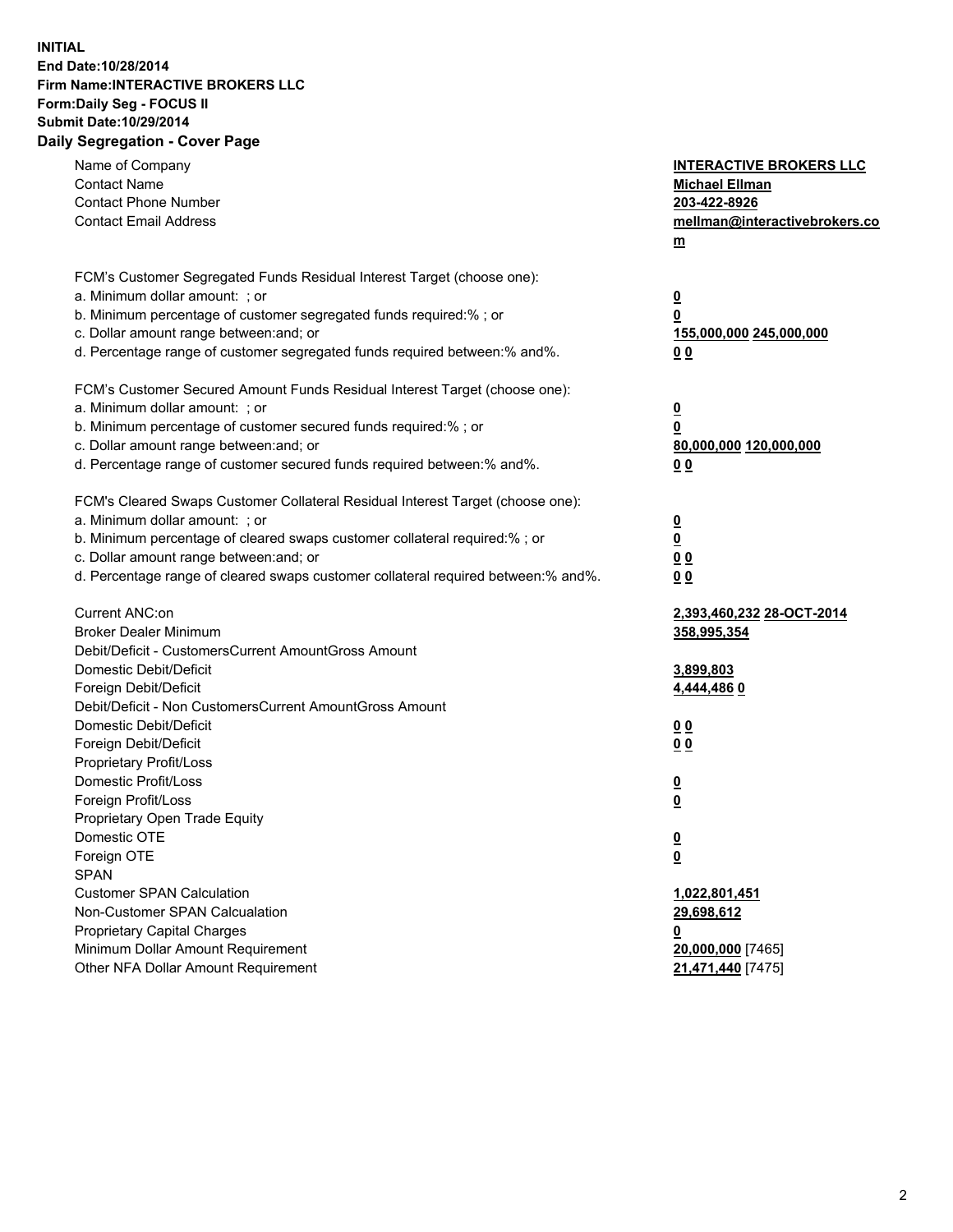## **INITIAL End Date:10/28/2014 Firm Name:INTERACTIVE BROKERS LLC Form:Daily Seg - FOCUS II Submit Date:10/29/2014 Daily Segregation - Secured Amounts**

|     | Foreign Futures and Foreign Options Secured Amounts                                                          |                                                 |
|-----|--------------------------------------------------------------------------------------------------------------|-------------------------------------------------|
|     | Amount required to be set aside pursuant to law, rule or regulation of a foreign                             | $0$ [7305]                                      |
|     | government or a rule of a self-regulatory organization authorized thereunder                                 |                                                 |
| 1.  | Net ledger balance - Foreign Futures and Foreign Option Trading - All Customers                              |                                                 |
|     | A. Cash                                                                                                      | 303,981,635 [7315]                              |
|     | B. Securities (at market)                                                                                    | $0$ [7317]                                      |
| 2.  | Net unrealized profit (loss) in open futures contracts traded on a foreign board of trade                    | -5,010,124 [7325]                               |
| 3.  | Exchange traded options                                                                                      |                                                 |
|     | a. Market value of open option contracts purchased on a foreign board of trade                               | 129,505 [7335]                                  |
|     | b. Market value of open contracts granted (sold) on a foreign board of trade                                 | <u>-401,143</u> [7337]                          |
| 4.  | Net equity (deficit) (add lines 1.2. and 3.)                                                                 | 298,699,873 [7345]                              |
| 5.  | Account liquidating to a deficit and account with a debit balances - gross amount                            | 4,444,486 [7351]                                |
|     | Less: amount offset by customer owned securities                                                             | 0 [7352] 4,444,486 [7354]                       |
| 6.  | Amount required to be set aside as the secured amount - Net Liquidating Equity                               | 303,144,359 [7355]                              |
|     | Method (add lines 4 and 5)                                                                                   |                                                 |
| 7.  | Greater of amount required to be set aside pursuant to foreign jurisdiction (above) or line                  | 303,144,359 [7360]                              |
|     | 6.                                                                                                           |                                                 |
|     | FUNDS DEPOSITED IN SEPARATE REGULATION 30.7 ACCOUNTS                                                         |                                                 |
| 1.  | Cash in banks                                                                                                |                                                 |
|     | A. Banks located in the United States                                                                        | 350, 195, 703 [7500]                            |
|     | B. Other banks qualified under Regulation 30.7                                                               | 0 [7520] 350,195,703 [7530]                     |
| 2.  | Securities                                                                                                   |                                                 |
|     | A. In safekeeping with banks located in the United States                                                    | $0$ [7540]                                      |
|     | B. In safekeeping with other banks qualified under Regulation 30.7                                           | 0 [7560] 0 [7570]                               |
| 3.  | Equities with registered futures commission merchants                                                        |                                                 |
|     | A. Cash                                                                                                      | $0$ [7580]                                      |
|     | <b>B.</b> Securities                                                                                         | $0$ [7590]                                      |
|     | C. Unrealized gain (loss) on open futures contracts                                                          | $0$ [7600]                                      |
|     | D. Value of long option contracts                                                                            | $0$ [7610]                                      |
|     | E. Value of short option contracts                                                                           | 0 [7615] 0 [7620]                               |
| 4.  | Amounts held by clearing organizations of foreign boards of trade                                            |                                                 |
|     | A. Cash                                                                                                      | $0$ [7640]                                      |
|     | <b>B.</b> Securities                                                                                         | $0$ [7650]                                      |
|     | C. Amount due to (from) clearing organization - daily variation                                              | $0$ [7660]                                      |
|     | D. Value of long option contracts                                                                            | $0$ [7670]                                      |
|     | E. Value of short option contracts                                                                           | 0 [7675] 0 [7680]                               |
| 5.  | Amounts held by members of foreign boards of trade                                                           |                                                 |
|     | A. Cash<br><b>B.</b> Securities                                                                              | 62,300,958 [7700]                               |
|     |                                                                                                              | $0$ [7710]                                      |
|     | C. Unrealized gain (loss) on open futures contracts                                                          | 4,790,575 [7720]                                |
|     | D. Value of long option contracts                                                                            | 129,500 [7730]                                  |
| 6.  | E. Value of short option contracts<br>Amounts with other depositories designated by a foreign board of trade | <u>-401,131</u> [7735] <b>66,819,902</b> [7740] |
| 7.  | Segregated funds on hand                                                                                     | $0$ [7760]<br>$0$ [7765]                        |
| 8.  | Total funds in separate section 30.7 accounts                                                                |                                                 |
| 9.  |                                                                                                              | 417,015,605 [7770]                              |
|     | Excess (deficiency) Set Aside for Secured Amount (subtract line 7 Secured Statement<br>Page 1 from Line 8)   | 113,871,246 [7380]                              |
| 10. | Management Target Amount for Excess funds in separate section 30.7 accounts                                  | 80,000,000 [7780]                               |
| 11. | Excess (deficiency) funds in separate 30.7 accounts over (under) Management Target                           | 33,871,246 [7785]                               |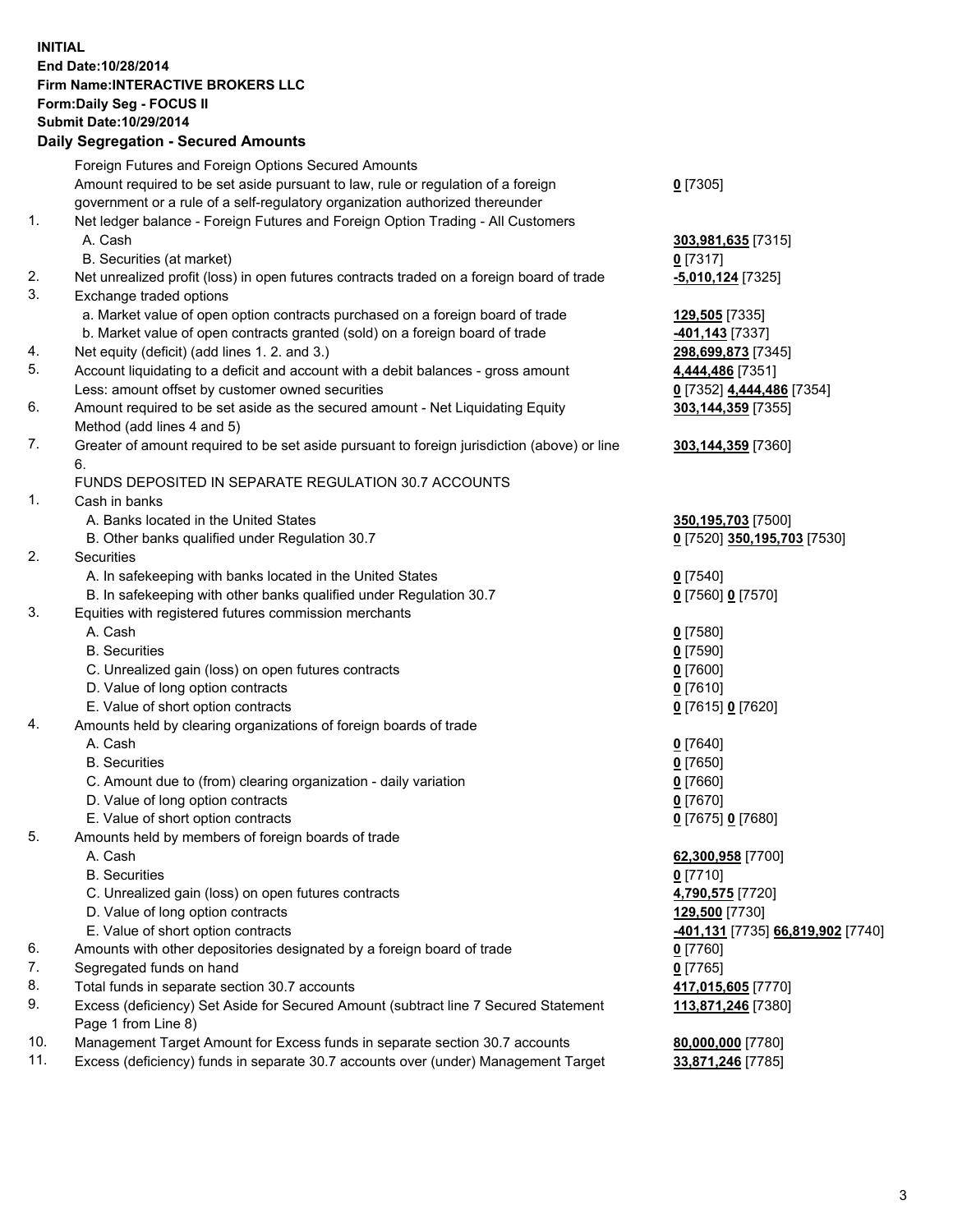**INITIAL End Date:10/28/2014 Firm Name:INTERACTIVE BROKERS LLC Form:Daily Seg - FOCUS II Submit Date:10/29/2014 Daily Segregation - Segregation Statement** SEGREGATION REQUIREMENTS(Section 4d(2) of the CEAct) 1. Net ledger balance A. Cash **2,350,181,376** [7010] B. Securities (at market) **0** [7020] 2. Net unrealized profit (loss) in open futures contracts traded on a contract market **-116,549,063** [7030] 3. Exchange traded options A. Add market value of open option contracts purchased on a contract market **77,573,988** [7032] B. Deduct market value of open option contracts granted (sold) on a contract market **-155,425,826** [7033] 4. Net equity (deficit) (add lines 1, 2 and 3) **2,155,780,475** [7040] 5. Accounts liquidating to a deficit and accounts with debit balances - gross amount **3,899,803** [7045] Less: amount offset by customer securities **0** [7047] **3,899,803** [7050] 6. Amount required to be segregated (add lines 4 and 5) **2,159,680,278** [7060] FUNDS IN SEGREGATED ACCOUNTS 7. Deposited in segregated funds bank accounts A. Cash **268,233,890** [7070] B. Securities representing investments of customers' funds (at market) **1,213,875,995** [7080] C. Securities held for particular customers or option customers in lieu of cash (at market) **0** [7090] 8. Margins on deposit with derivatives clearing organizations of contract markets A. Cash **8,506,513** [7100] B. Securities representing investments of customers' funds (at market) **77,532,194** [7110] C. Securities held for particular customers or option customers in lieu of cash (at market) **0** [7120] 9. Net settlement from (to) derivatives clearing organizations of contract markets **996,769** [7130] 10. Exchange traded options A. Value of open long option contracts **1,024,911** [7132] B. Value of open short option contracts **-4,667,594** [7133] 11. Net equities with other FCMs A. Net liquidating equity **-94,615,227** [7140] B. Securities representing investments of customers' funds (at market) **889,969,310** [7160] C. Securities held for particular customers or option customers in lieu of cash (at market) **0** [7170] 12. Segregated funds on hand **0** [7150] 13. Total amount in segregation (add lines 7 through 12) **2,360,856,761** [7180] 14. Excess (deficiency) funds in segregation (subtract line 6 from line 13) **201,176,483** [7190] 15. Management Target Amount for Excess funds in segregation **155,000,000** [7194]

16. Excess (deficiency) funds in segregation over (under) Management Target Amount Excess

**46,176,483** [7198]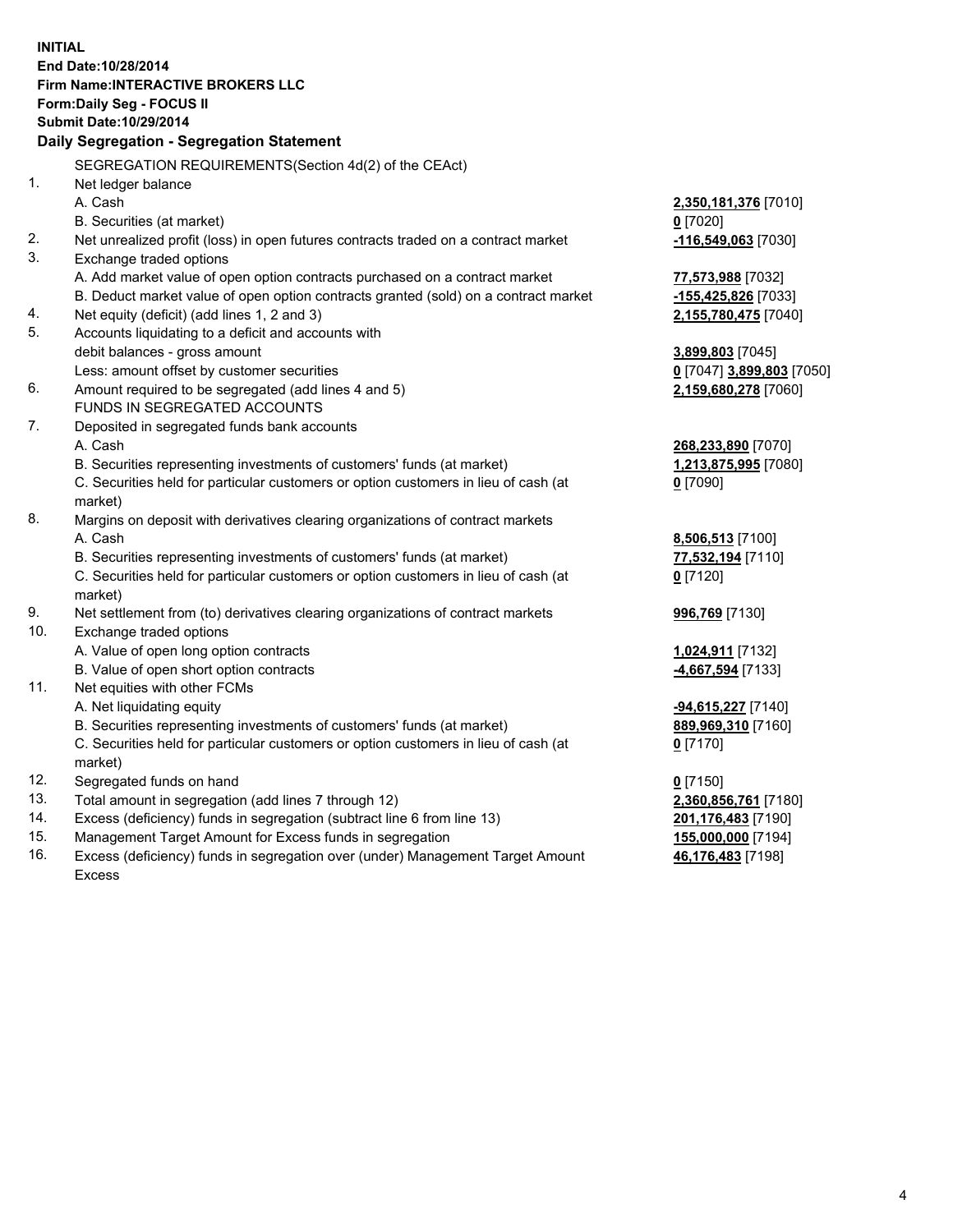## **INITIAL End Date:10/28/2014 Firm Name:INTERACTIVE BROKERS LLC Form:Daily Seg - FOCUS II Submit Date:10/29/2014 Daily Segregation - Supplemental**

| $\blacksquare$ | Total gross margin deficiencies - Segregated Funds Origin                                                                        | 165,961 [9100] |
|----------------|----------------------------------------------------------------------------------------------------------------------------------|----------------|
| $\sim$         | Total gross margin deficiencies - Secured Funds Origin                                                                           | $0$ [9101]     |
| $\blacksquare$ | Total gross margin deficiencies - Cleared Swaps Customer Collateral Funds Origin                                                 | 0 [9102]       |
| $\blacksquare$ | Total gross margin deficiencies - Noncustomer and Proprietary Accounts Origin                                                    | $0$ [9103]     |
| $\blacksquare$ | Total number of accounts contributing to total gross margin deficiencies - Segregated<br>Funds Origin                            | 6 [9104]       |
| $\blacksquare$ | Total number of accounts contributing to total gross margin deficiencies - Secured<br>Funds Origin                               | $0$ [9105]     |
| $\blacksquare$ | Total number of accounts contributing to the total gross margin deficiencies - Cleared<br>Swaps Customer Collateral Funds Origin | $0$ [9106]     |
| $\blacksquare$ | Total number of accounts contributing to the total gross margin deficiencies -<br>Noncustomer and Proprietary Accounts Origin    | $0$ [9107]     |
| $\blacksquare$ | Upload a copy of the firm's daily margin report the FCM uses to issue margin calls<br>which corresponds with the reporting date. |                |

10.28.2014 Commodity Margin Deficiency Report.xls